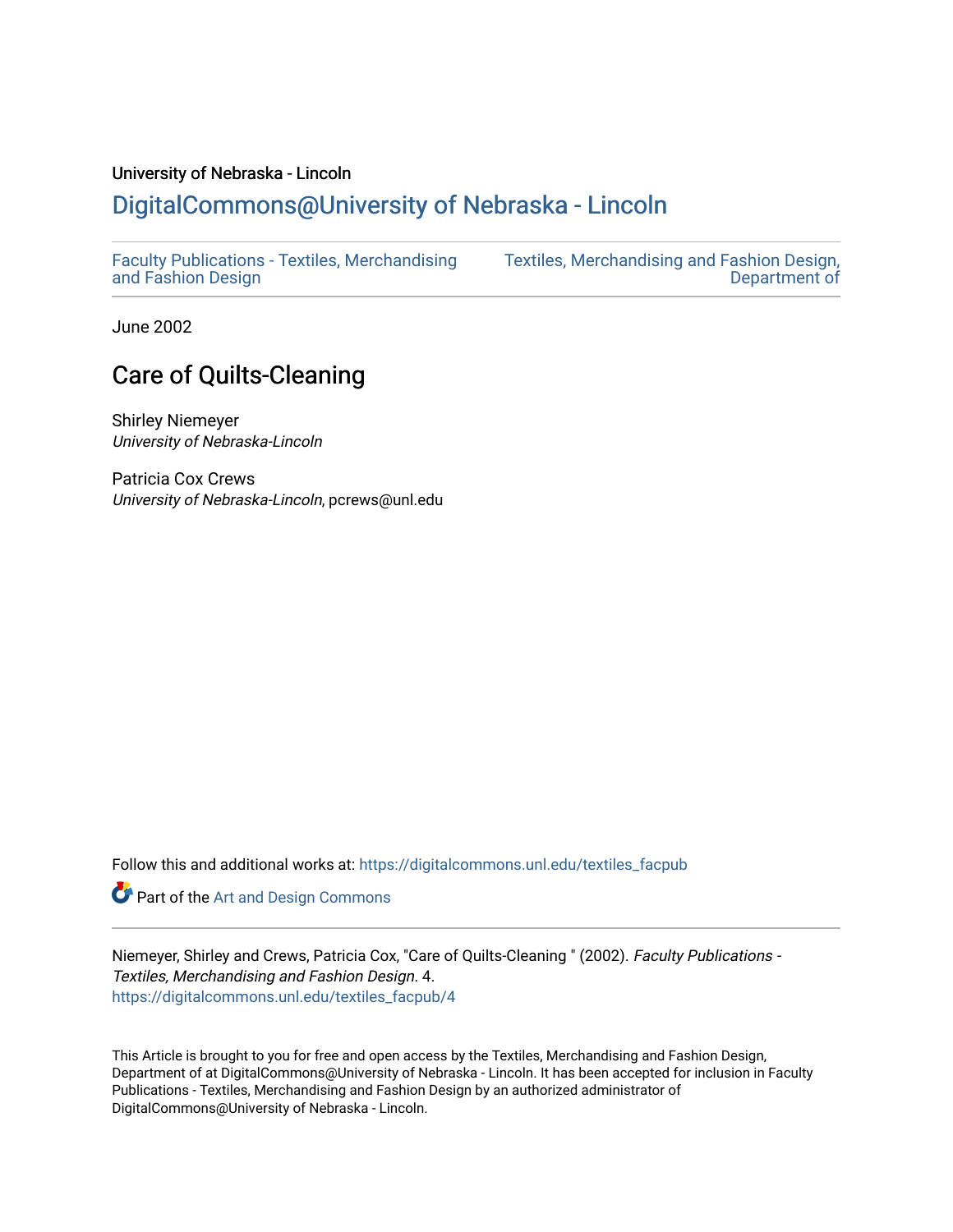**Nebraska Cooperative Extension NF02-525**



# **Care of Quilts-Cleaning**

*By Shirley Niemeyer, Professor, Extension Specialist, Environment/Housing/Textiles Patricia Crews, Professor of Textiles, Clothing and Design and Director, International Quilt Study Center* 

### [Previous Category] [Catalog] [Order Info]

#### **To Clean or Not to Clean?**

Quilts need special care in cleaning, but even professionals don't always agree on the best methods for cleaning quilts or even whether it should be done. No two quilts are alike. Methods suited for cleaning one quilt may not be best for another. The fiber content, dyes, and construction make each one unique. Sometimes it may be advisable to clean a quilt. Usually it is best to leave it as is.

Deciding whether to clean a quilt involves careful thought. What is the fiber content? How is the quilt constructed? Can it withstand movement or agitation? Will the colors bleed or fade? How valuable is it to you? How will you feel if it is damaged by your choice of cleaning method? Do

you have the equipment and space to clean the quilt? Improper cleaning can permanently damage your quilt.

Make your decision carefully. Very old, fragile, or valuable quilts should be cleaned by a professional textile conservator - not at home. Contact a local or area museum, university, or the American Institute for Conservation, 1717 K Street, NW, Suite 200, Washington, DC 20006, 202/452-9545 for names of professional conservators in your area. If you decide to attempt cleaning a sturdy quilt yourself, the following recommendations will serve as a useful guide.

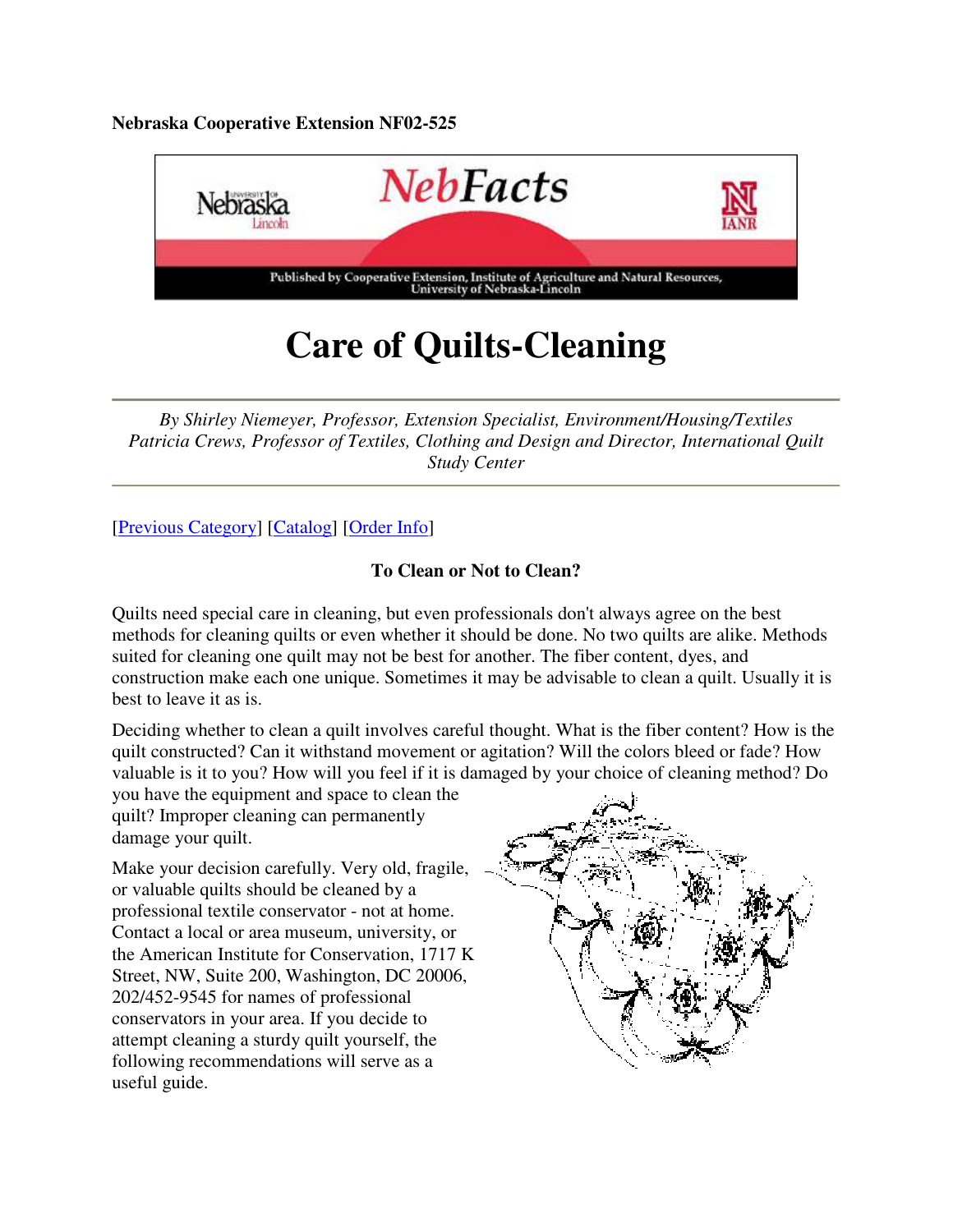#### **Airing**

A musty smell can often be diminished by airing quilts in a shaded area outdoors or in a wellventilated area indoors. Place a large plastic sheet on the ground or floor, cover it with a clean white sheet, and then lay the quilt on top of the sheet for airing. Air quilts away from direct sunlight as direct sunlight or bright indoor light fades colors and weakens fibers.

Do not drape quilts over clotheslines. The yarns and fibers are strained, and the weight can break stitches or tear the fabric. Never beat or shake a quilt to remove dust.

#### **Vacuuming**

Small particles of airborne dust and dirt can abrade fibers and damage the quilt. They may be removed by vacuuming. Use a vacuum cleaner set on low suction, so that the quilt is not pulled into the nozzle. Vacuuming may be the only safe method of removing soil - especially when dyes and inked signatures are not colorfast, when there are glazed finished or when fabrics are fragile. Even vacuuming may be too harsh for extremely fragile fabrics.

Lay the quilt on a smooth, flat surface. To prevent the quilt from being drawn into the vacuum head, choose a low suction setting and place a section of sheer polyester fabric or cotton cheesecloth over the vacuum nozzle. Using low suction, pass a hand vacuum cleaner nozzle above the quilt. Continue cleaning sections until the entire quilt is vacuumed. Repeat the procedure for the other side.



**Figure 2. Small particles of dust and dirt abrade fibers and damage the quilt. One cleaning method is to lay out the quilt and carefully vaccum it. Place a section of sheer polyester or cotton cheesecloth over the vaccum nozzle to prevent the quilt from being pulled into the nozzle.**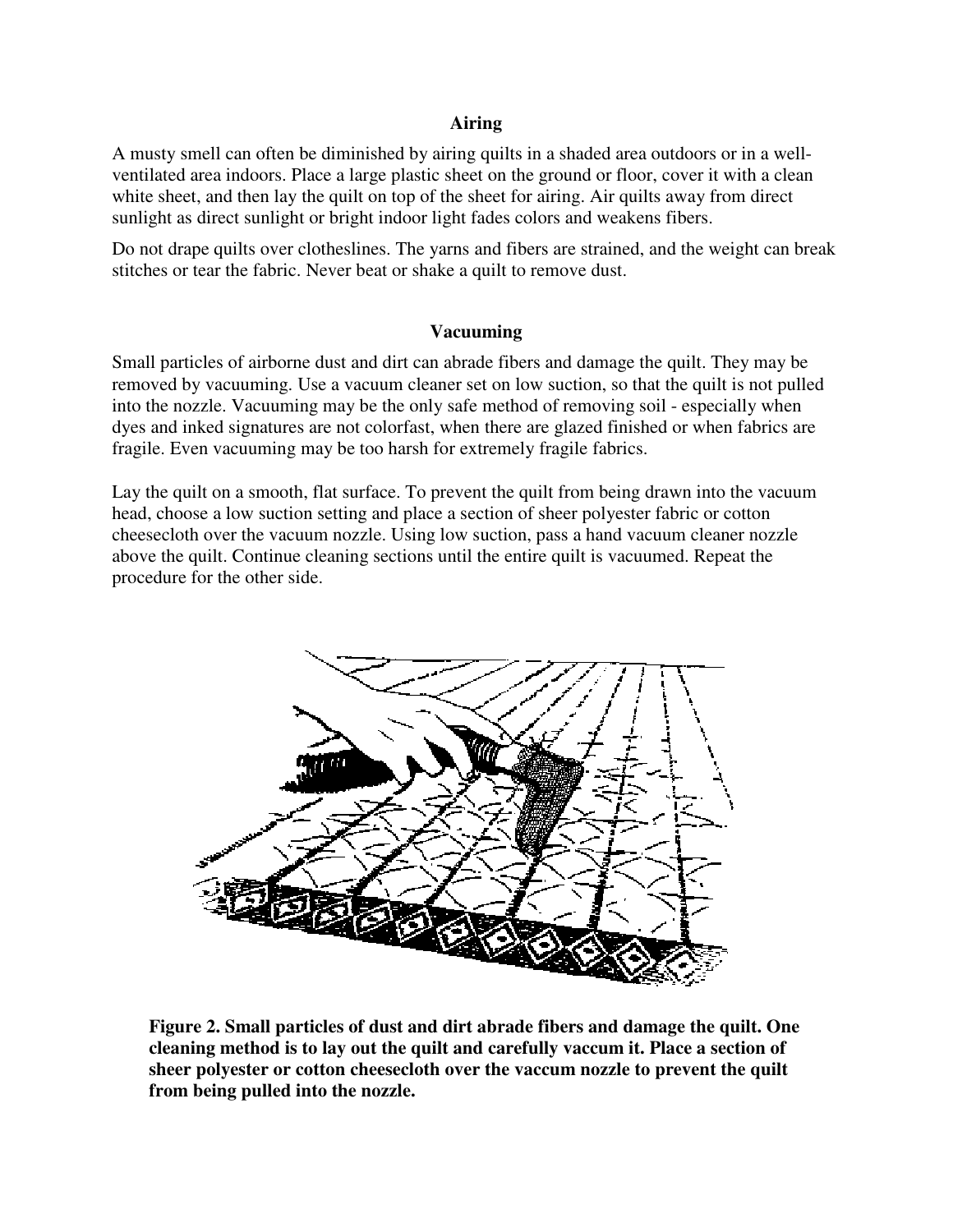#### **Identifying Fiber Content**

Before attempting any type of cleaning, identify the fiber content of the top and backing; and, if possible, the batting, trim and thread. Generally old quilts were made from cotton, linen, wool or silk, or a combination of these prior to 1910 when the first manufactured fiber, rayon, was introduced. Interior batting usually is cotton, wool, or polyester.

#### **To Wet Clean or Not?**

Cleaning quilts has advantages and disadvantages. Cleaning can protect the quilt by removing materials (food, grease, etc.) that attract insect pests, helping to rid fabrics of insects, improving the appearance, and neutralizing the quilt.

Wet cleaning refers to cleaning in water without agitation and differs from washing. Wet cleaning removes the acid byproducts that build up in cotton and linen fabrics over time. It leaves the quilts cleaner and more flexible. Wool and silk are more difficult to wet clean as they become weaker when wet. Many wool or silk fabrics contain dyes that are not washfast. Therefore, airing and vacuuming are frequently the only safe methods for cleaning a wool or silk quilt. We recommend that silk and wool quilts be cleaned only by professional conservators. Avoid wet cleaning a quilt unless it is really necessary. If you decide to attempt wet cleaning a cotton or linen quilt, and are willing to take the risks of loss involved, the following guidelines will be helpful.

#### **Wet Cleaning - Colorfastness Check**

Before a cotton or linen quilt is wet cleaned, the dyes must be tested for colorfastness. Test with plain water and then with the water/detergent solution, if one is to be used. Test each color and fabric with several drops of water on an inconspicuous part of the quilt. Let it soak in and then blot with white blotter paper or cloth. Test several times. Repeat the procedure with the detergent solution, if one is to be used. No hint of color should appear on the blotter. If any part of the quilt (fabric or thread) is not colorfast, do not wet clean it.

Check the quilt to see if it has any glazed fabrics such as chintz. Wet cleaning may remove glazed finishes. Decide whether it is more important to retain the original finish or to remove the soil.

#### **Wet Cleaning - Soaking Procedures**

Valuable quilts should never be machine washed - even on the delicate cycle. In addition, spot cleaning at home is not recommended because it is almost impossible to completely remove the cleaning solution after spot cleaning. Wet cleaning (a modified form of hand washing) is recommended if you decide to wash a cotton or linen quilt.

A wet quilt will become very heavy; therefore, it is best to have another person help with the process. Use a fiberglass screen under the quilt to support its weight and prevent strain on the fabric. Use the screen for lifting the quilt in and out of the bath tub or cleaning container. Ideally, a quilt should be spread out in a single layer during cleaning as folds in the quilt make rinsing out the detergent very difficult. However, that is not always possible and requires a very large piece of fiberglass screen. Bath tubs work well, or one can build a frame of boards (e.g. 2x4 lumber) outdoors and line it with plastic. Be sure the tub or container is clean. Submerge the quilt in plain water at room temperature or no more than 90°F to 100°F. Use soft water,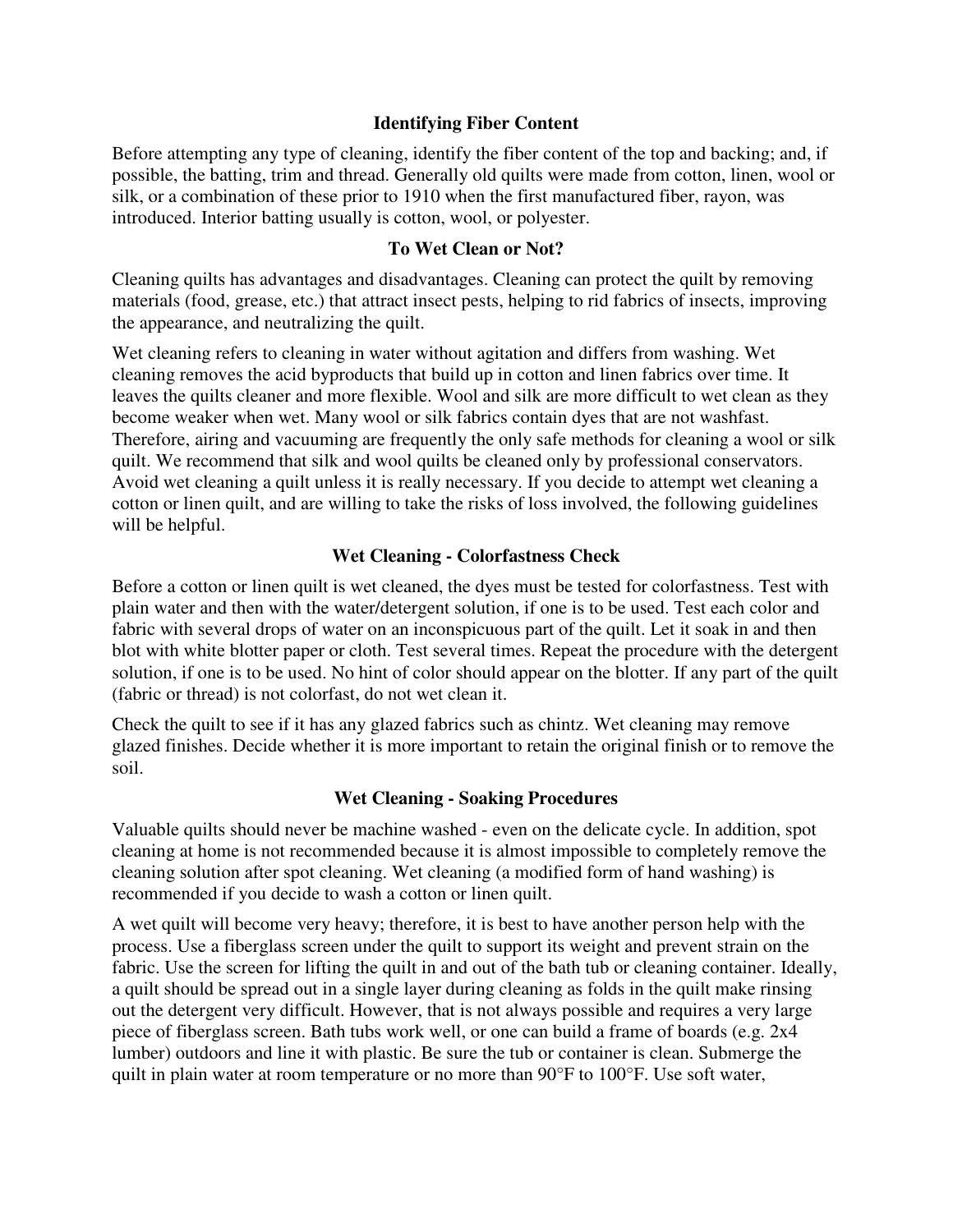preferably deionized water or distilled water. Do not use hard water as it may deposit mineral salts on the quilt.

Use just enough water to cover the quilt. Water alone will remove a considerable amount of soil. Check the quilt frequently. It may take an hour for the water to saturate the quilt. If the water becomes soiled or discolored, change it. Drain and refill the container with fresh soft, distilled, or deionized water. If you are pleased with the results, dry the quilt. If not, you may want to try a mild detergent/water solution. Remember to pretest colored fabrics and threads for wash fastness using the blotter method.

#### **Wet Cleaning - Detergent Soaks**

Use a mild liquid detergent formulated for dishwashing, preferably one with a minimum of coloring agents and perfumes. Do not use laundry detergents. All liquid and powdered laundry detergents contain harsh additives. Use about 1 tablespoon of liquid detergent to 4 gallons of water. Soak in the detergent and water for at least 30 minutes. Repeat the process if the water still shows discoloration due to soil. DO NOT scrub, squeeze, or beat the quilt. Gently tamp it up and down with your fingers if necessary.

If a heavily soiled area needs special attention and the fabric is not too fragile, a sponge can be pressed against the area as it is submerged in the solution. A sponge forces water through the quilt better than the flat hand. Follow the soak in a detergent solution with a series of rinses. Each of the five to seven rinses should take at least 15 minutes and result in the final rinse water being clear of detergent residue. Remember to use distilled water for the rinse water.

#### **Drying Procedures for Wet Cleaning**

After the final rinse, gently lift the quilt out of the tub. Select a dry place with good air circulation. Cover the area with a plastic sheet followed by a clean white sheet. Lay clean towels or a mattress pad over the sheet, and then lay the quilt on top. Support it as evenly as possible using the screen. Don't pick it up by one end as its weight can tear stitches or fabric. Lay the quilt on clean towels or a clean mattress pad on a flat surface that has been protected with plastic. Use other towels or pads to press more moisture from the quilt.

A fan can be placed three to four feet from the quilt to aid air circulation. Don't hang the quilt on a clothesline as it won't be supported and may sag and tear. Avoid putting the quilt in direct sunlight or in a dryer.

#### **Summary**

No two quilts are exactly alike; therefore, it is difficult to give specific directions for care. The information in this publication should be used as a guide. You will have to make the final decision as to what is best for your quilt and what risks you are willing to take.

This information is provided without reference to or examination of a particular object. Application of recommendations to specific articles can result in appearance changes and damage. The University of Nebraska-Lincoln is not responsible for possible ill effects.

#### **For More Information**

University of Nebraska-Lincoln, Department of Textiles, Clothing and Design, 234 Home Economics Building, P.O. Box 830802, Lincoln, NE 68583-0802, 402/472-2911, http://textiles.unl.edu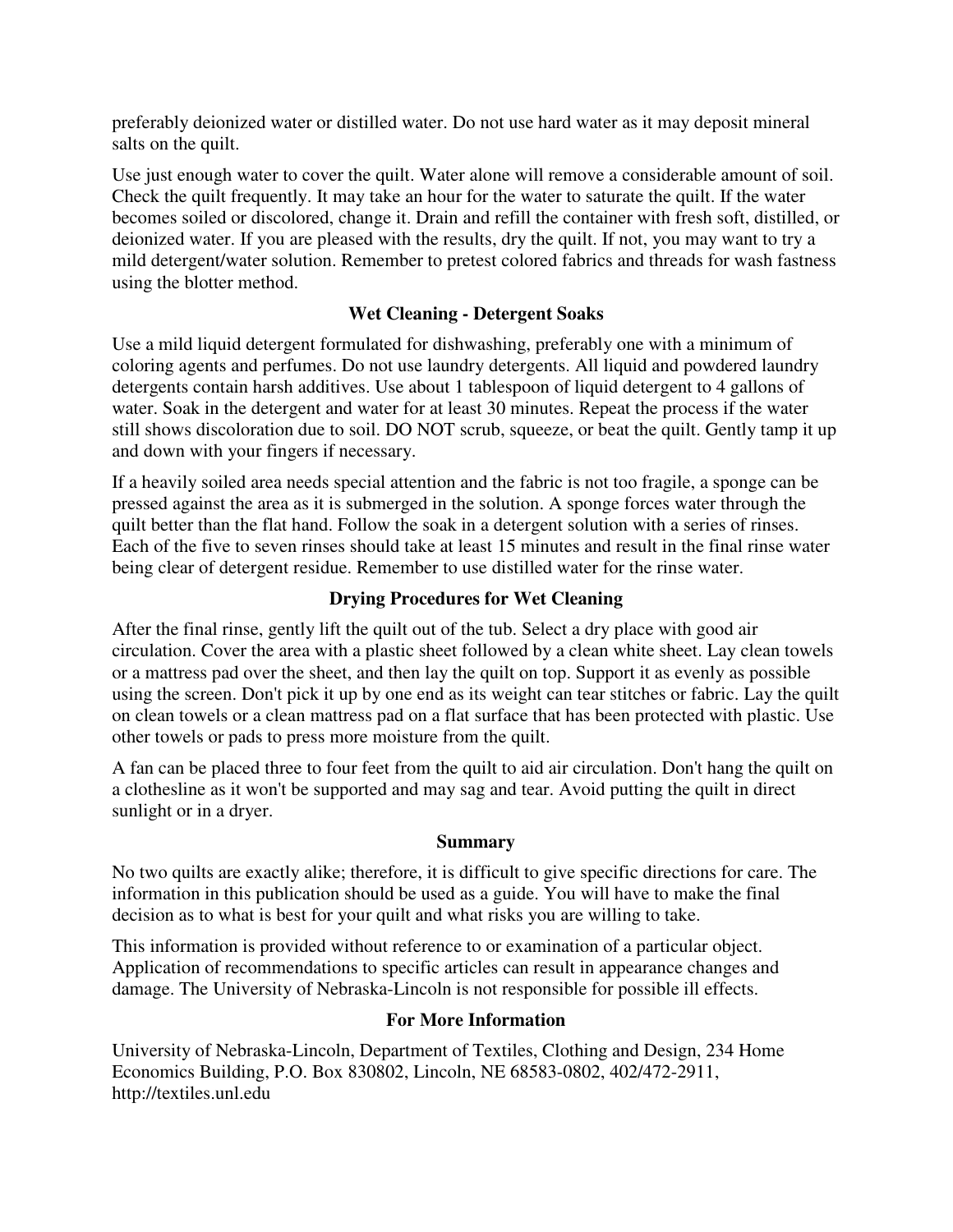University of Nebraska-Lincoln, International Quilt Study Center, 234 Home Economics Building, P.O. Box 830838, Lincoln NE 68583-0838, 402/472-6549, http://quiltstudy.unl.edu

Division of Textiles, Smithsonian Institution, National Museum of American History, Washington, DC 20560 http://www.si.edu/resource/faq/nmah/textiles.htm

For additional information on care of textile items, check the following University of Nebraska Cooperative Extension publications:

| RP-272   | <b>Family Keepsakes</b>            |
|----------|------------------------------------|
| NF93-137 | Conservation of Textile Items      |
| NF02-524 | Care of Quilts-Storage and Display |

#### **Resources**

*The Care and Cleaning of Antique Cotton and Linen Quilts.* Washington, DC: Smithsonian Institution. The National Museum of American History, Division of Textiles.

Clark, K. *Preservation and Care of Quilts.* Morgantown, West Virginia: West Virginia University, Cooperative Extension Service (WLG 98).

Heidingsfelder, S. and Keller, P. Care, *Cleaning and Storage of Heirloom Quilts.* University of Arkansas, Cooperative Extension Service.

Kline, T. S. *Care and Storage of Textile Heirlooms.* Clemson: Clemson University, Cooperative Extension Service (TC 414).

Ordonez, M. and Slinkman, Z. *Quilt Conservation.* Manhattan, Kansas: Kansas State University, Cooperative Extension Service.

#### **Acknowledgments**

Carolyn Ducey, International Quilt Study Center, Curator Diane Vigna, UNL Extension Clothing and Textiles Specialist



*File NF02-525 under TEXTILES, CLOTHING AND DESIGN B-12, Care Issued June 2002*

*Electronic version issued August 2002 pubs@unl.edu*